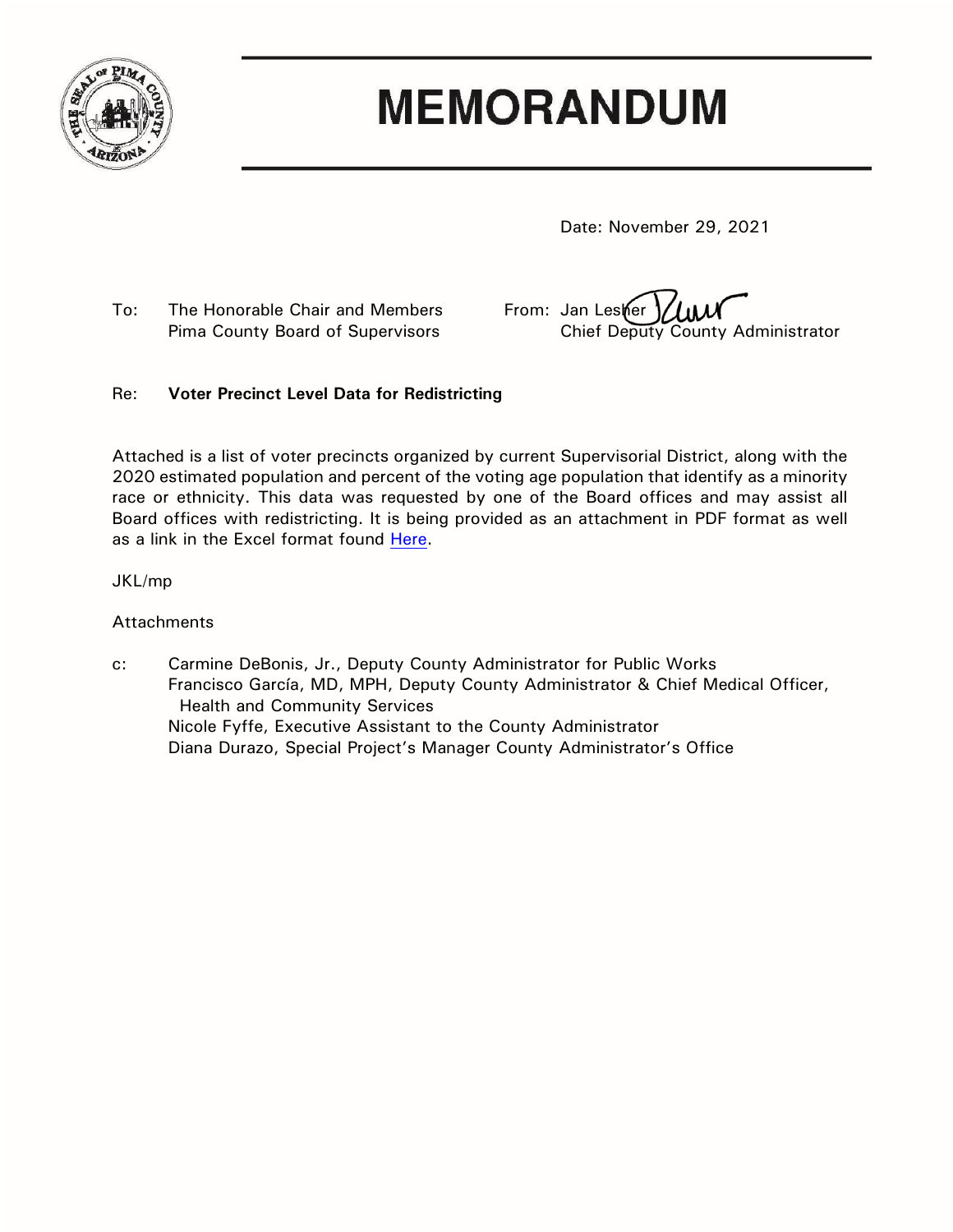| <b>VOTER</b><br><b>PRECINCT</b> | 2020 CENSUS<br><b>POPULATION</b> | 2020 CENSUS POPULATION 18<br><b>PLUS PERCENT MINORITY</b> | <b>CURRENT BOS_PCC</b><br><b>DISTRICT</b> |
|---------------------------------|----------------------------------|-----------------------------------------------------------|-------------------------------------------|
| $\mathbf 1$                     | 3,039                            | 43.8%                                                     | 3                                         |
| $\overline{c}$                  | 169                              | 29.7%                                                     | 3                                         |
| 3                               | 420                              | 99.0%                                                     | 3                                         |
| 4                               | 1,630                            | 98.9%                                                     | 3                                         |
| 5                               | 6,969                            | 24.9%                                                     | 3                                         |
| 6                               | 6,584                            | 36.9%                                                     | 3                                         |
| $\overline{7}$                  | 180                              | 26.2%                                                     | 3                                         |
| 8                               | 761                              | 25.1%                                                     | 3                                         |
| 9                               | 4,227                            | 31.0%                                                     | 4                                         |
| 10                              | 2,707                            | 10.9%                                                     | 4                                         |
| 11                              | 4,826                            | 28.8%                                                     | 4                                         |
| 12                              | 7,207                            | 19.9%                                                     | 1                                         |
| 13                              | 4,652                            | 26.9%                                                     | 1                                         |
| 14                              | 5,780                            | 42.5%                                                     | 1                                         |
| 15                              | 2,541                            | 34.0%                                                     | 1                                         |
| 16                              | 4,274                            | 50.2%                                                     | 5                                         |
| 17                              | 3,373                            | 60.3%                                                     | 5                                         |
| 18                              | 4,348                            | 74.1%                                                     | 5                                         |
| 19                              | 2,565                            | 51.6%                                                     | $\overline{\mathbf{c}}$                   |
| 20                              | 8,162                            | 79.0%                                                     | 5                                         |
| 21                              | 4,813                            | 23.5%                                                     | 3                                         |
| 22                              | 10,767                           | 71.0%                                                     | 5                                         |
| 23                              | 6,024                            | 79.6%                                                     | 5                                         |
| 24                              | 3,666                            | 33.7%                                                     | 1                                         |
| 25                              | 5,594                            | 92.1%                                                     | 5                                         |
| 26                              | 5,702                            | 93.2%                                                     | 5                                         |
| 27                              | $\pmb{0}$                        | N/A                                                       | 4                                         |
| 28                              | 3,141                            | 91.5%                                                     | 5                                         |
| 29                              | 4,470                            | 22.0%                                                     | 1                                         |
| 30                              | 6,515                            | 35.2%                                                     | 1                                         |
| 31                              | 4,013                            | 44.8%                                                     | 3                                         |
| 32                              | 10,510                           | 46.4%                                                     | 3                                         |
| 33                              | 3,881                            | 49.9%                                                     | $\mathbf 5$                               |
| 34                              | 3,751                            | 55.2%                                                     | 3                                         |
| 35                              | 910                              | 30.9%                                                     | 3                                         |
| 36                              | 11,088                           | 59.4%                                                     | 3                                         |
| 37                              | 2,798                            | 79.6%                                                     | 5                                         |
| 38                              | 5,540                            | 51.8%                                                     | 3                                         |
| 39                              | 5,102                            | 28.1%                                                     | 4                                         |
| 40                              | 5,022                            | 36.6%                                                     | $\mathbf 1$                               |
| 41                              | 12,819                           | 76.6%                                                     | 3                                         |
| 42                              | 9,451                            | 41.1%                                                     | 5                                         |
| 43                              | 3,095                            | 68.0%                                                     | 5                                         |
| 44                              | 3,583                            | 33.2%                                                     | 5                                         |
| 45                              | 2,444                            | 39.1%                                                     | $\overline{c}$                            |
| 46                              | 1,158                            | 17.4%                                                     | 4                                         |
| 47                              | 6,923                            | 87.4%                                                     | $\overline{c}$                            |
| 48                              | 8,185                            | 80.4%                                                     | $\overline{\mathbf{c}}$                   |
| 49                              | 2,383                            | 37.1%                                                     | 4                                         |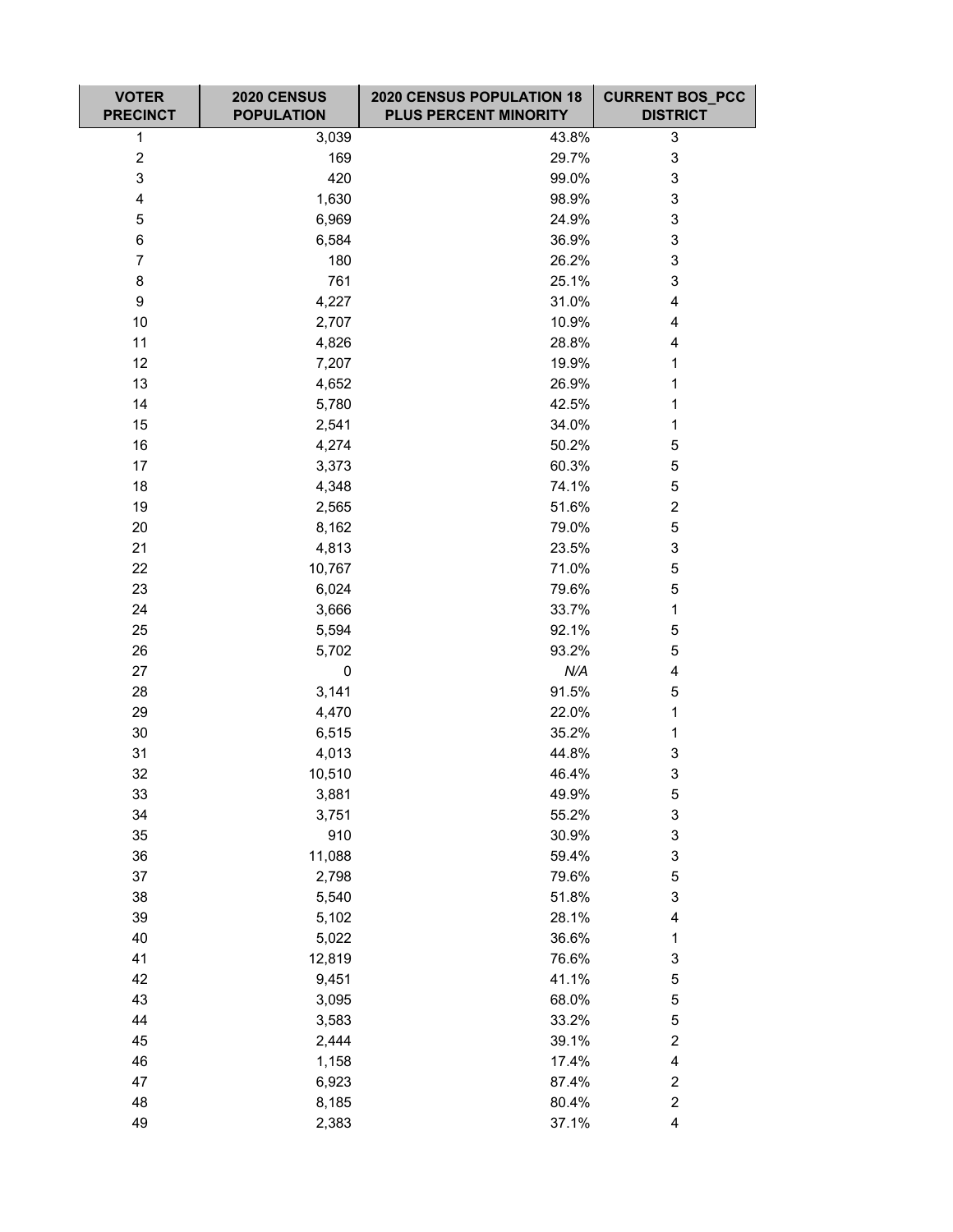| 50  | 5,115  | 88.2% | 2              |
|-----|--------|-------|----------------|
| 51  | 4,655  | 93.0% | $\overline{c}$ |
| 52  | 5,114  | 90.6% | 5              |
| 53  | 15,381 | 87.7% | $\overline{c}$ |
| 54  | 11,946 | 76.1% | $\overline{2}$ |
| 55  | 2,023  | 33.5% | $\mathbf{1}$   |
| 56  | 2,924  | 20.0% | 1              |
| 57  | 8,505  | 48.9% | 3              |
| 58  | 5,857  | 44.6% | 3              |
| 59  | 4,020  | 82.0% | 5              |
| 60  | 3,364  | 44.4% | 3              |
| 61  | 2,504  | 21.2% | 1              |
| 62  | 10,742 | 30.7% | 5              |
| 63  | 1,963  | 25.2% | 5              |
| 64  | 4,609  | 84.3% | $\overline{c}$ |
| 65  | 33     | 21.7% | 4              |
| 66  | 7,002  | 86.3% | 2              |
| 67  | 6,065  | 47.4% | 3              |
| 68  | 3,769  | 32.6% | 3              |
| 69  | 7,363  | 29.0% | 4              |
| 70  | 3,700  | 22.9% | 3              |
| 71  | 568    | 99.7% | 3              |
| 72  | 8,213  | 43.9% | 3              |
| 73  | 3,819  | 26.3% | 5              |
| 74  | 2,862  | 4.8%  | 4              |
| 75  | 5,226  | 39.7% | 5              |
| 76  | 1,377  | 98.4% | 3              |
| 77  | 3,327  | 21.6% | 1              |
| 78  | 2,546  | 26.2% | 5              |
| 79  | 5,208  | 30.7% | 1              |
| 80  | 3,872  | 40.0% | 5              |
| 81  | 1,776  | 39.2% | 1              |
| 82  | 3,318  | 53.2% | 2              |
| 83  | 2,734  | 40.8% | 3              |
| 84  | 7,401  | 18.9% | 4              |
| 85  | 2,522  | 40.7% | 3              |
| 86  | 6,626  | 69.7% | 2              |
| 87  | 1,040  | 36.2% | 3              |
| 88  | 3,868  | 21.6% | 1              |
| 89  | 4,907  | 36.3% | 3              |
| 90  | 2,725  | 39.1% | 4              |
| 91  | 6,094  | 41.0% | 5              |
| 92  | 4,109  | 37.8% | 3              |
| 93  | 3,450  | 39.0% | 5              |
| 94  | 3,939  | 42.6% | 5              |
| 95  | 2,251  | 37.2% | 4              |
| 96  | 3,534  | 40.4% | 2              |
| 97  | 3,119  | 64.1% | 5              |
| 98  | 7,588  | 62.6% | $\overline{c}$ |
| 99  | 3,081  | 22.7% | 4              |
| 100 | 4,712  | 36.5% | 5              |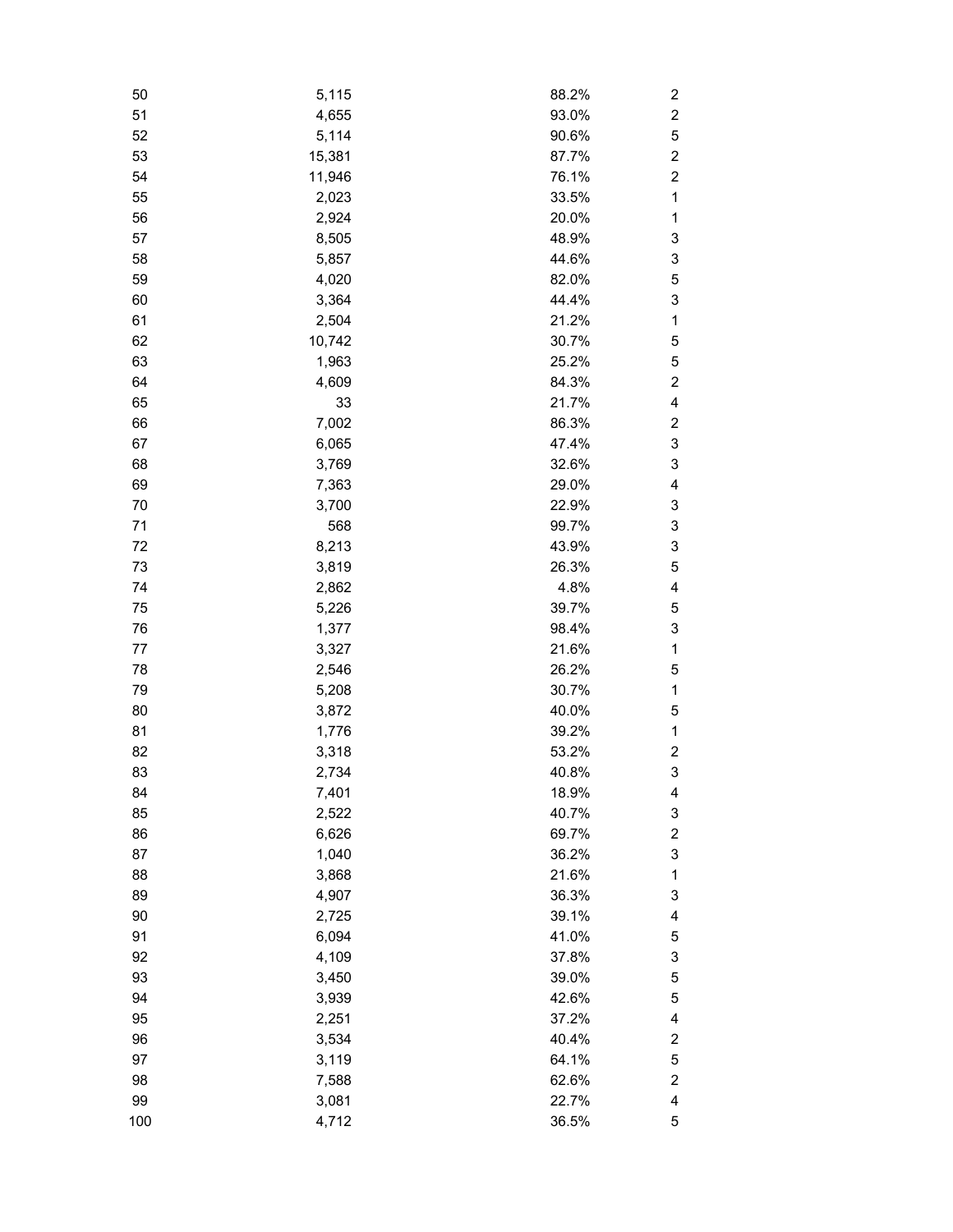| 101 | 3,213 | 41.8%  | 3              |
|-----|-------|--------|----------------|
| 102 | 5,251 | 78.6%  | 5              |
| 103 | 1,948 | 32.5%  | 5              |
| 104 | 6,136 | 35.8%  | 3              |
| 105 | 4,323 | 61.0%  | $\overline{c}$ |
| 106 | 1,829 | 17.7%  | 4              |
| 107 | 6,084 | 36.1%  | 4              |
| 108 | 6,987 | 36.1%  | 5              |
| 109 | 7,946 | 31.8%  | 4              |
| 110 | 3,506 | 98.5%  | 5              |
| 111 | 3,226 | 40.0%  | $\overline{c}$ |
| 112 | 3,974 | 19.0%  | $\mathbf 1$    |
| 113 | 6,178 | 55.6%  | 2              |
| 114 | 5,380 | 50.2%  | $\overline{c}$ |
| 115 | 6,844 | 25.5%  | 3              |
| 116 | 7,294 | 34.2%  | 4              |
| 117 | 4,119 | 37.2%  | 2              |
| 118 | 4,057 | 25.1%  | 4              |
| 119 | 3,974 | 44.5%  | $\overline{c}$ |
| 120 | 5,240 | 43.8%  | $\overline{c}$ |
| 121 | 2,588 | 24.7%  | 4              |
| 122 | 4,302 | 46.7%  | 2              |
| 123 | 9,069 | 49.3%  | $\overline{c}$ |
| 124 | 2,819 | 44.9%  | 4              |
| 125 | 2,784 | 20.5%  | $\mathbf{1}$   |
| 126 | 2,228 | 22.5%  | 4              |
| 127 |       | 17.6%  | $\mathbf 1$    |
|     | 7,169 |        |                |
| 128 | 3,246 | 28.0%  | 4              |
| 129 | 4,129 | 39.7%  | $\overline{c}$ |
| 130 | 6,417 | 36.2%  | 4              |
| 131 | 2,688 | 22.4%  | 4              |
| 132 | 4,702 | 38.8%  | 4              |
| 133 | 6,641 | 38.4%  | 4              |
| 134 | 3,544 | 40.9%  | 1              |
| 135 | 467   | 100.0% | 3              |
| 136 | 442   | 97.7%  | 3              |
| 137 | 346   | 97.1%  | 3              |
| 138 | 1,167 | 99.3%  | 3              |
| 139 | 1,008 | 70.4%  | 3              |
| 140 | 1,420 | 49.7%  | $\overline{c}$ |
| 141 | 5,677 | 9.1%   | 4              |
| 142 | 4,647 | 30.7%  | 1              |
| 143 | 1,520 | 44.2%  | 5              |
| 144 | 3,703 | 59.5%  | 5              |
| 145 | 5,480 | 8.8%   | 1              |
| 146 | 5,259 | 38.5%  | 1              |
| 147 | 4,720 | 50.8%  | 4              |
| 148 | 3,392 | 26.4%  | 1              |
| 149 | 3,733 | 31.7%  | 1              |
| 150 | 1,576 | 41.6%  | 1              |
| 151 | 953   | 21.5%  | 5              |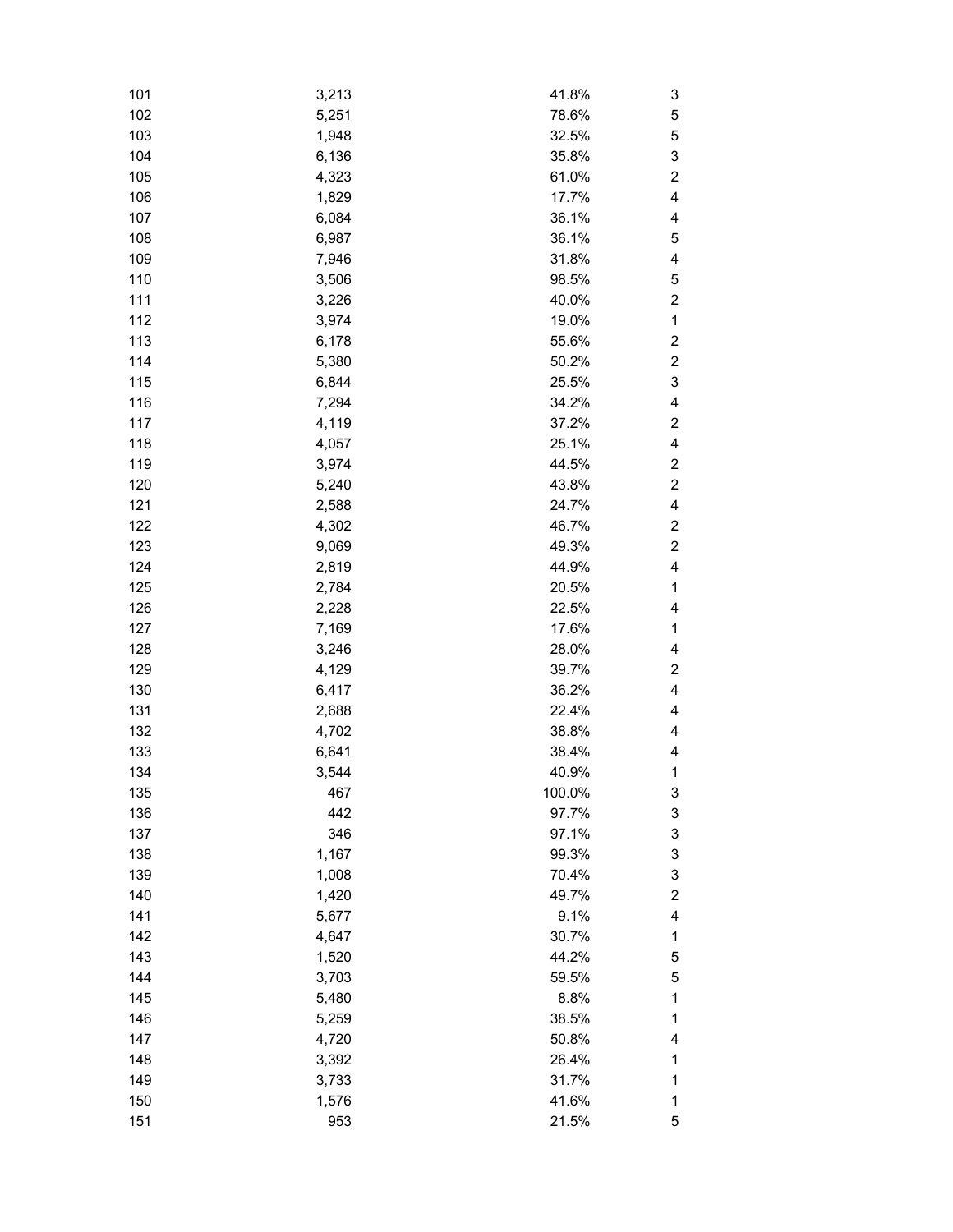| 152 | 1,750  | 83.9% | 5                       |
|-----|--------|-------|-------------------------|
| 153 | 5,454  | 55.4% | 3                       |
| 154 | 6,025  | 62.5% | 3                       |
| 155 | 4,707  | 83.3% | $\overline{c}$          |
| 156 | 3,444  | 39.2% | 4                       |
| 157 | 6,830  | 86.1% | 5                       |
| 158 | 2,450  | 20.8% | 1                       |
| 159 | 10,636 | 87.9% | $\overline{c}$          |
| 160 | 3,881  | 93.4% | 5                       |
| 161 | 951    | 20.0% | 3                       |
| 162 | 2,529  | 30.3% | 1                       |
| 163 | 2,707  | 20.6% | 1                       |
| 164 | 3,748  | 34.2% | 3                       |
| 165 | 478    | 23.3% | 4                       |
| 166 | 6,343  | 50.8% | 3                       |
| 167 | 2,705  | 37.7% | 3                       |
| 168 | 1,274  | 28.2% | 3                       |
| 169 | 4,193  | 18.9% | 1                       |
| 170 | 3,503  | 31.0% | 1                       |
| 171 | 3,607  | 20.2% | 1                       |
| 172 | 7,520  | 23.2% | 1                       |
| 173 | 3,929  | 23.7% | 1                       |
| 174 | 5,488  | 35.3% | 4                       |
| 175 | 6,430  | 44.6% | 3                       |
| 176 | 2,886  | 36.7% | 4                       |
| 177 | 6,932  | 45.0% | $\overline{c}$          |
| 178 | 3,649  | 24.8% | 4                       |
| 179 | 4,255  | 15.1% | 4                       |
| 180 | 4,965  | 29.3% | 4                       |
| 181 | 4,738  | 30.1% | 4                       |
| 182 |        | 34.4% | 4                       |
| 183 | 5,593  | 31.6% | 4                       |
|     | 3,654  |       |                         |
| 184 | 7,782  | 22.7% | 1                       |
| 185 | 2,926  | 32.4% | 1                       |
| 186 | 362    | 28.2% | 1                       |
| 187 | 4,603  | 19.5% | 1                       |
| 188 | 3,910  | 22.4% | 1                       |
| 189 | 2,842  | 44.4% | $\overline{\mathbf{c}}$ |
| 190 | 3,936  | 83.7% | 5                       |
| 191 | 1,753  | 35.6% | 1                       |
| 192 | 4,573  | 29.9% | 4                       |
| 193 | 2,045  | 5.9%  | 4                       |
| 194 | 4,244  | 20.4% | 1                       |
| 195 | 2,581  | 18.6% | 4                       |
| 196 | 31     | 79.2% | $\overline{\mathbf{c}}$ |
| 197 | 3,514  | 32.8% | $\overline{\mathbf{c}}$ |
| 198 | 3,029  | 24.4% | 4                       |
| 199 | 3,368  | 17.8% | 4                       |
| 200 | 2,227  | 21.9% | 1                       |
| 201 | 4,749  | 36.4% | 1                       |
| 202 | 4,659  | 26.9% | 1                       |